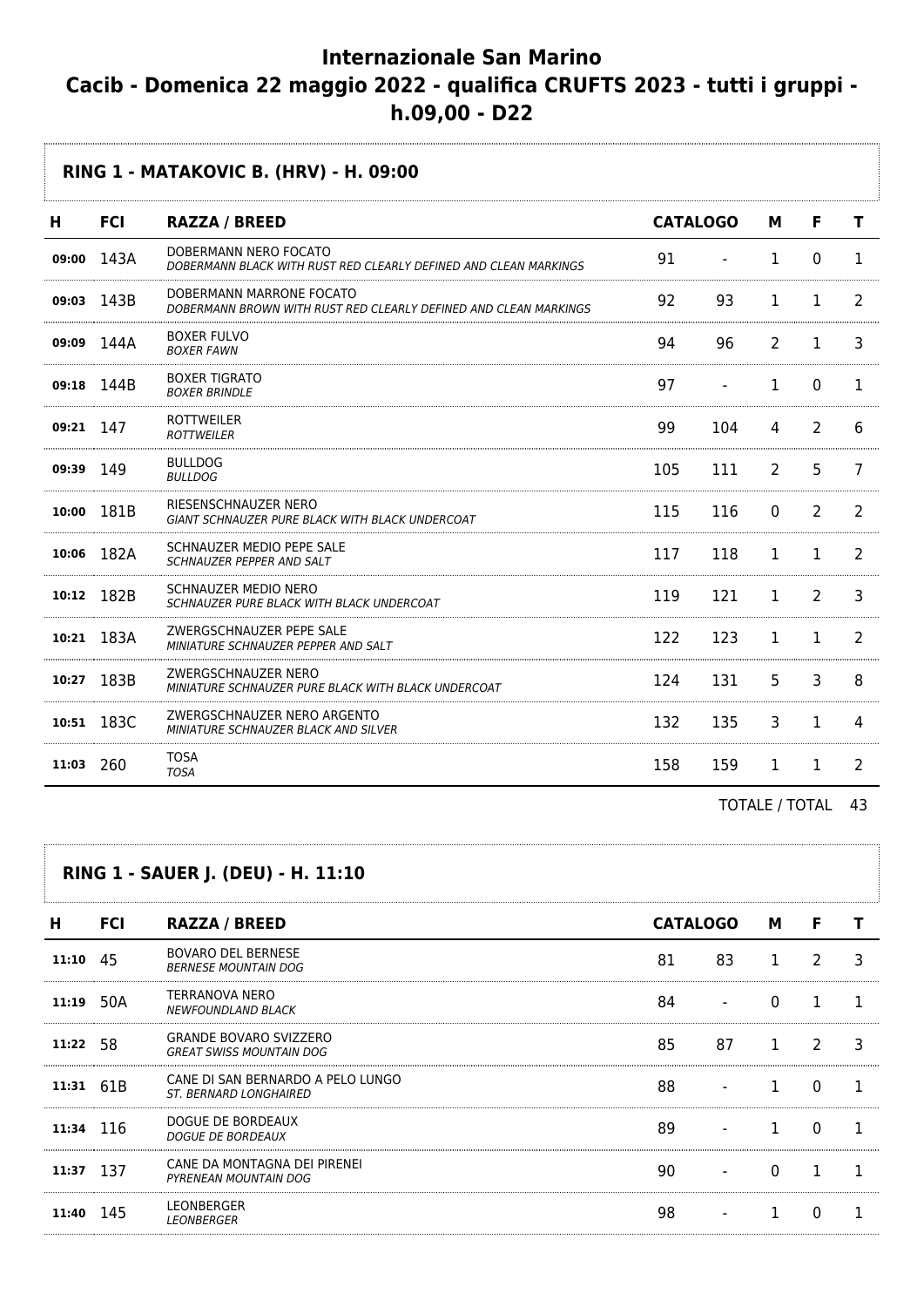| н         | <b>FCI</b> | <b>RAZZA / BREED</b>                                                                | <b>CATALOGO</b> |     | M              | F              | т  |
|-----------|------------|-------------------------------------------------------------------------------------|-----------------|-----|----------------|----------------|----|
| 11:43     | 157        | <b>BULLMASTIFF</b><br><b>BULLMASTIFF</b>                                            | 112             | 114 | 1              | $\overline{2}$ | 3  |
|           | 11:52 185A | <b>ZWERGPINSCHER ROSSO</b><br>MINIATURE PINSCHER STAGRED, REDBROWN TO DARK REDBROWN | 136             | 139 | 1              | 3              | 4  |
| 12:04     | 185B       | ZWERGPINSCHER NERO FOCATO<br>MINIATURE PINSCHER BLACK WITH TAN MARKINGS             | 140             | 142 | 1              | $\overline{2}$ | 3  |
| 12:13 186 |            | <b>AFFENPINSCHER</b><br><b>AFFENPINSCHER</b>                                        | 143             | 144 | $\mathbf{0}$   | $\overline{2}$ | 2  |
|           | 12:19 190A | <b>HOVAWART NERO FOCATO</b><br><b>HOVAWART BLACK GOLD</b>                           | 145             |     | 1              | 0              | 1  |
| 12:22 197 |            | MASTINO NAPOLETANO<br><b>NEAPOLITAN MASTIFF</b>                                     | 146             |     | $\Omega$       | 1              | 1. |
|           | 12:25 235C | <b>ALANO NERO</b><br><b>GREAT DANE BLACK</b>                                        | 147             | 150 | $\overline{2}$ | $\overline{2}$ | 4  |
|           | 12:37 235D | ALANO ARLECCHINO<br><b>GREAT DANE HARLEOUIN</b>                                     | 151             | 155 | $\overline{2}$ | 3              | 5  |
|           | 12:52 235E | <b>ALANO BLU</b><br><b>GREAT DANE BLUE</b>                                          | 156             | 157 | 1              | $\mathbf{1}$   | 2  |
| 12:58 292 |            | <b>DOGO ARGENTINO</b><br><b>DOGO ARGENTINO</b>                                      | 160             |     | 1              | 0              |    |
| 13:01 309 |            | <b>SHAR PEI</b><br><b>SHAR PEI</b>                                                  | 161             |     | $\Omega$       | $\mathbf{1}$   | 1  |
| 13:04 327 |            | <b>TERRIER NERO RUSSO</b><br><b>RUSSIAN BLACK TERRIER</b>                           | 162             | 163 | $\Omega$       | 2              | 2  |
| 13:10     | 346        | PRESA CANARIO<br>PRESA CANARIO                                                      | 164             | 166 | $\overline{2}$ | $\mathbf{1}$   | 3  |
| 13:19     | 353        | <b>CIMARRON URUGUAYO</b><br><b>URUGUAYAN CIMARRON</b>                               | 167             |     | 0              | 1              | 1  |

## **RING 2 - VUKOSAVLJEVIC V. (SRB) - H. 09:00**

| н         | <b>FCI</b> | <b>RAZZA / BREED</b>                                                      | <b>CATALOGO</b> |     | М             | F             |               |
|-----------|------------|---------------------------------------------------------------------------|-----------------|-----|---------------|---------------|---------------|
| 09:00     | 166A       | PASTORE TEDESCO A PELO CORTO<br><b>GERMAN SHEPHERD DOG DOUBLE COAT</b>    | 31              |     | 0             |               |               |
| 09:03     | -297       | <b>BORDER COLLIE</b><br><b>BORDER COLLIE</b>                              | 46              | 54  | 3             | 6             | 9             |
| 09:30 342 |            | AUSTRALIAN SHEPHERD<br><b>AUSTRALIAN SHEPHERD</b>                         | 64              | 74  | 6             | 5             | 11            |
| 10:03     | 148A1      | BASSOTTO TEDESCO STANDARD A PELO CORTO<br>DACHSHUND STANDARD SMOOTHHAIRED | 233             |     | 0             |               |               |
| 10:06     | 148A2      | BASSOTTO TEDESCO STANDARD A PELO LUNGO<br>DACHSHUND STANDARD LONGHAIRED   | 234             |     | 0             | 1             | 1             |
| 10:09     | 148A3      | BASSOTTO TEDESCO STANDARD A PELO DURO<br>DACHSHUND STANDARD WIREHAIRED    | 235             | 238 | 1             | 3             | 4             |
| 10:21     | 148B1      | BASSOTTO TEDESCO NANO A PELO CORTO<br>DACHSHUND MINIATURE SMOOTHHAIRED    | 239             | 245 | $\mathcal{P}$ | 5             | 7             |
| 10:42     | 148B2      | BASSOTTO TEDESCO NANO A PELO LUNGO<br>DACHSHUND MINIATURE LONGHAIRED      | 246             | 251 | 3             | 3             | 6             |
| 11:00     | 148B3      | BASSOTTO TEDESCO NANO A PELO DURO<br>DACHSHUND MINIATURE WIREHAIRED       | 252             | 253 | 1             | 1             | $\mathcal{P}$ |
| 11:06     | 148C1      | BASSOTTO TEDESCO KANINCHEN A PELO CORTO<br>RABBIT DACHSHUND SMOOTHHAIRED  | 254             | 257 | 2             | $\mathcal{P}$ |               |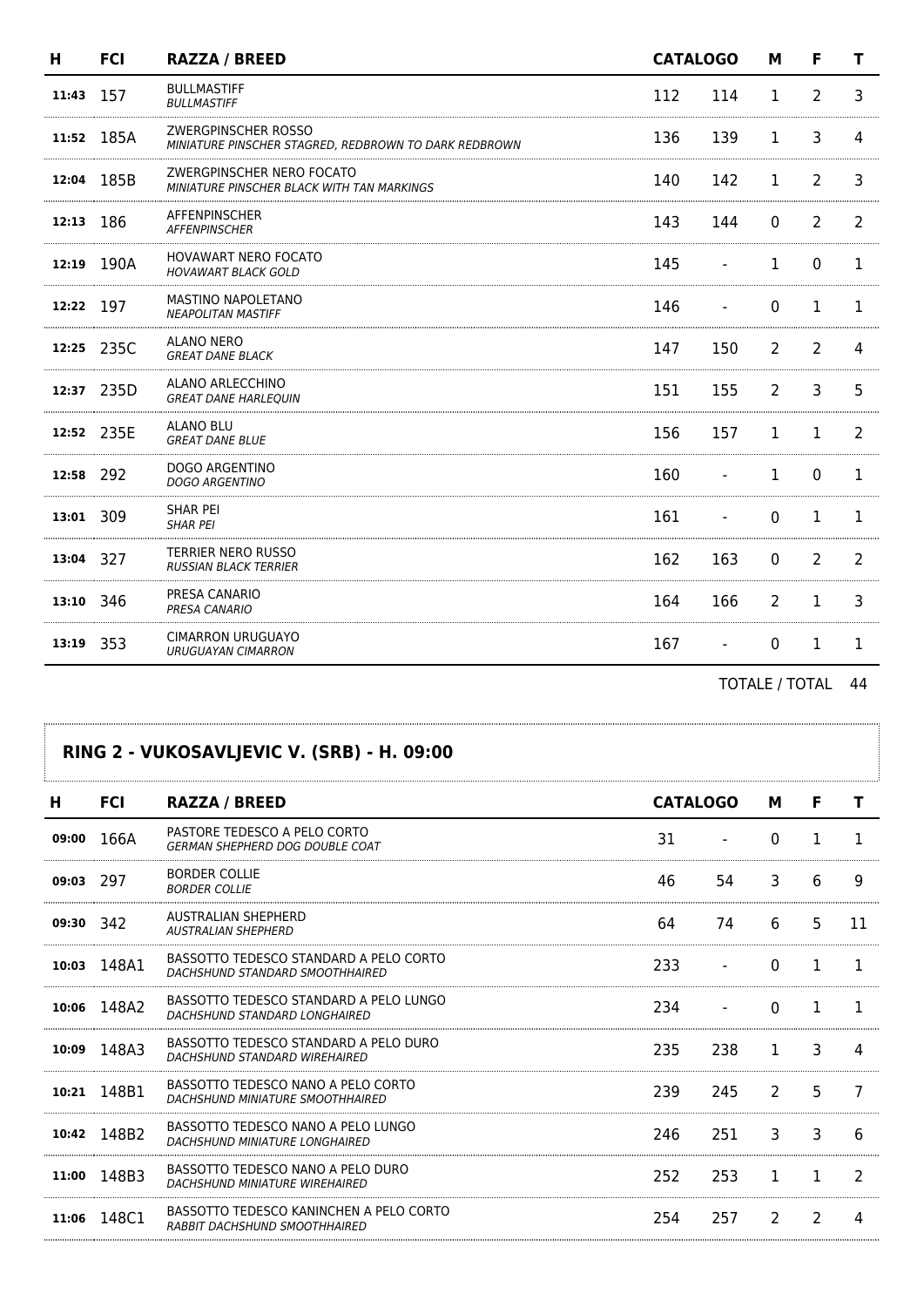| н         | <b>FCI</b>  | <b>RAZZA / BREED</b>                                                   | <b>CATALOGO</b> |      | М              | F             |    |
|-----------|-------------|------------------------------------------------------------------------|-----------------|------|----------------|---------------|----|
|           | 11:18 148C3 | BASSOTTO TEDESCO KANINCHEN A PELO DURO<br>RABBIT DACHSHUND WIREHAIRED  | 258.            | 260  |                | $\mathcal{L}$ |    |
| 11:27 21B |             | PETIT GASCON SAINTONGEOIS<br><b>SMALL GASCON SAINTONGEOIS</b>          | 304             | 306. | $\overline{1}$ | $\mathcal{P}$ | 3  |
| 11:36 67  |             | PETIT BASSET GRIFFON VENDEEN<br><b>PETIT BASSET GRIFFON VENDEEN</b>    | 307 —           |      | $\Omega$       |               |    |
| 11:39 146 |             | RHODESIAN RIDGEBACK<br><b>RHODESIAN RIDGEBACK</b>                      | 308             | 321  | 4              | 10            | 14 |
| 12:21 153 |             | DALMATA<br>DALMATIAN                                                   | 322             | 323  | $\Omega$       | $\mathcal{L}$ |    |
| 12:27 161 |             | <b>BEAGLE</b><br><b>BEAGLE</b>                                         | 324             | 327  |                | 3             |    |
| 12:39 163 |             | <b>BASSETHOUND</b><br><b>BASSET HOUND</b>                              | 328             | 332  |                | 4             | 5  |
| 12:54     | 217         | BAYERISCHER GEBIRGSSCHWEISSHUND<br><b>BAVARIAN MOUNTAIN SCENTHOUND</b> | 333             |      |                |               |    |
|           |             |                                                                        |                 |      |                |               |    |

|            |            | RING 3 - HEIKKINEN-LEHKONEN P. (FIN) - H. 09:00                          |                 |    |             |              |                |
|------------|------------|--------------------------------------------------------------------------|-----------------|----|-------------|--------------|----------------|
| н.         | <b>FCI</b> | <b>RAZZA / BREED</b>                                                     | <b>CATALOGO</b> |    | м           | F            | т              |
| 09:00 15D  |            | CANE DA PASTORE BELGA TERVUEREN<br><b>BELGIAN SHEPHERD DOG TERVUEREN</b> | 1               |    | 0           | 1            | 1              |
| $09:03$ 16 |            | <b>BOBTAIL</b><br><b>OLD ENGLISH SHEEPDOG</b>                            | 2               |    | 1           | 0            | 1              |
| 09:06 39   |            | WELSH CORGI PEMBROKE<br><b>WELSH CORGI PEMBROKE</b>                      | 3               | 11 | 4           | 5            | 9              |
| 09:33 83   |            | <b>SCHIPPERKEE</b><br><b>SCHIPPERKE</b>                                  | 12              | 13 | $\mathbf 0$ | 2            | 2              |
| 09:39 88   |            | CANE DA PASTORE SCOZZESE SHETLAND<br>SHETLAND SHEEPDOG                   | 14              | 18 | 1           | 4            | 5              |
| 09:54 113  |            | CANE DA PASTORE DI BRIE<br><b>BRIARD</b>                                 | 19              | 21 | 2           | $\mathbf{1}$ | 3              |
| 10:03      | -156       | CANE DA PASTORE SCOZZESE A PELO LUNGO<br><b>COLLIE ROUGH</b>             | 22              | 30 | 3           | 6            | 9              |
| 10:30      | 191        | BOVARO DELLE FIANDRE<br><b>BOUVIER DES FLANDRES</b>                      | 32              | 33 | 1           | $\mathbf{1}$ | $\overline{2}$ |
| 10:36 194  |            | CANE DA PASTORE BERGAMASCO<br><b>BERGAMASCO SHEPHERD DOG</b>             | 34              | 35 | 2           | 0            | $\overline{2}$ |
| 10:42 201  |            | CANE DA PASTORE MAREMMANO ABRUZZESE<br>MAREMMA AND THE ABRUZZES SHEEPDOG | 36              | 37 | 1           | 1            | 2              |
|            | 10:48 223A | CANE DA PASTORE OLANDESE A PELO CORTO<br>DUTCH SHEPHERD DOG SHORTHAIRED  | 38              | 39 | 2           | 0            | 2              |
| 10:54 271  |            | <b>BEARDED COLLIE</b><br><b>BEARDED COLLIE</b>                           | 40              | 41 | 1           | 1            | 2              |
| 11:00 287  |            | AUSTRALIAN CATTLEDOG<br>AUSTRALIAN CATTLE DOG                            | 42              | 43 | 2           | 0            | 2              |
| 11:06 293  |            | CANE DA PASTORE AUSTRALIANO KELPIE<br><b>AUSTRALIAN KELPIE</b>           | 44              | 45 | $\Omega$    | 2            | 2              |
| 11:12 332  |            | CANE LUPO CECOSLOVACCO<br>CZECHOSLOVAKIAN WOLFDOG                        | 55              | 63 | 4           | 5.           | q              |
| 11:39 347  |            | PASTORE SVIZZERO BIANCO<br>WHITE SWISS SHEPHERD DOG                      | 75              | 80 | 3           | 3            | 6              |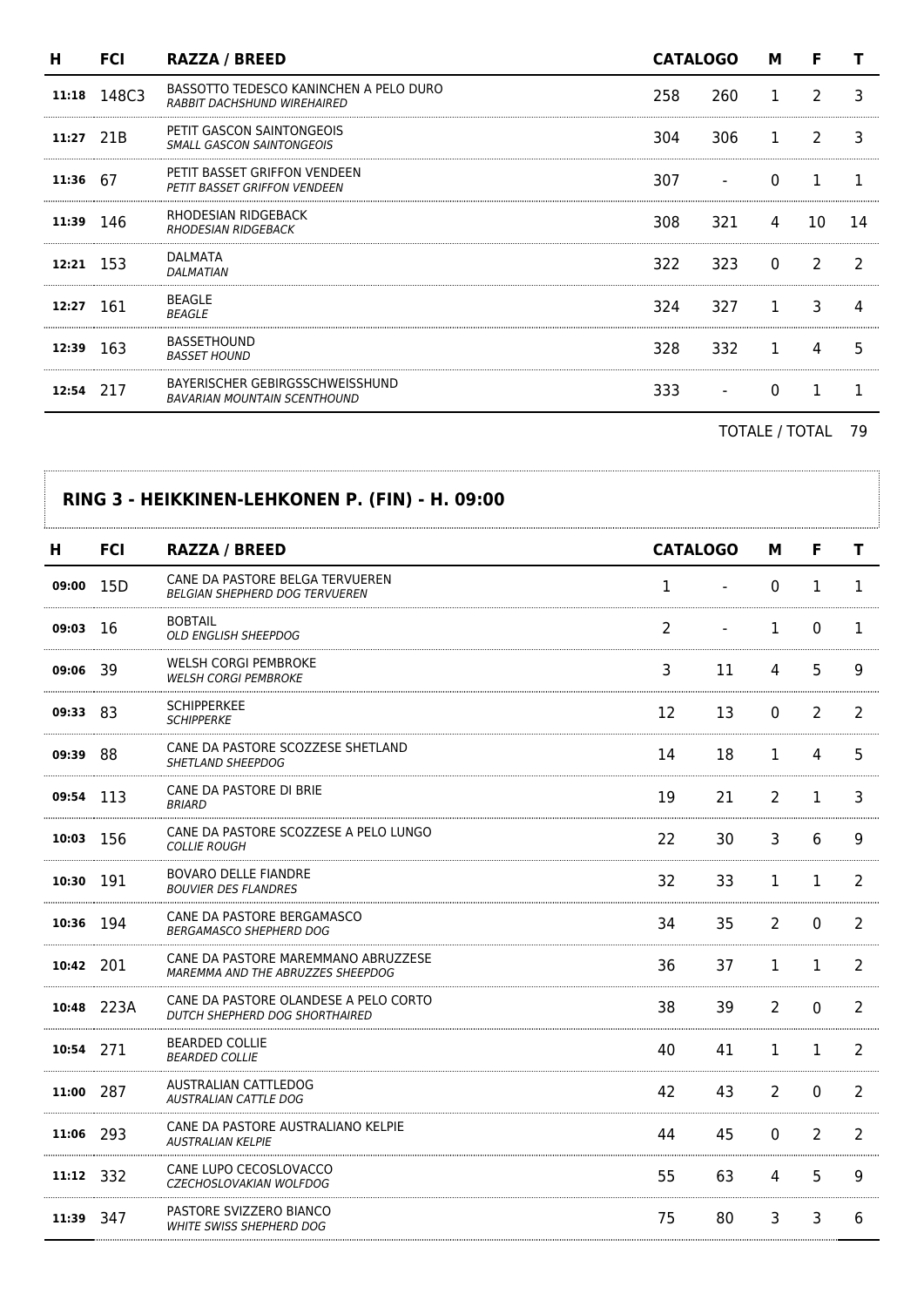TOTALE / TOTAL 59

Ï

|                  |            | <b>RING 4 - SMOLIC N. (HRV) - H. 09:00</b>                               |     |                          |              |              |              |
|------------------|------------|--------------------------------------------------------------------------|-----|--------------------------|--------------|--------------|--------------|
| н                | <b>FCI</b> | <b>RAZZA / BREED</b>                                                     |     | <b>CATALOGO</b>          | М            | F            | T            |
| $09:00$ 3        |            | <b>KERRY BLUE TERRIER</b><br>KERRY BLUE TERRIER                          | 168 | $\overline{\phantom{a}}$ | $\mathbf{1}$ | 0            | $\mathbf{1}$ |
| $09:03 \quad 4$  |            | CAIRN TERRIER<br><b>CAIRN TERRIER</b>                                    | 169 | 173                      | 3            | 2            | 5            |
| 09:18            | - 7        | AIREDALE TERRIER<br><b>AIREDALE TERRIER</b>                              | 174 | 177                      | 1            | 3            | 4            |
| 09:30 10         |            | BORDER TERRIER<br><b>BORDER TERRIER</b>                                  | 178 | $\blacksquare$           | 1            | 0            | 1            |
| 09:33            | - 11       | <b>BULL TERRIER INGLESE STANDARD</b><br>BULL TERRIER                     | 179 | $\blacksquare$           | $\mathbf{1}$ | $\Omega$     | 1            |
| 09:36 12         |            | FOX TERRIER A PELO LISCIO<br><b>FOX TERRIER SMOOTH</b>                   | 180 | 181                      | 0            | 2            | 2            |
| 09:42 13         |            | ENGLISH TOY TERRIER BLACK AND TAN<br>ENGLISH TOY TERRIER (BLACK AND TAN) | 182 |                          | 1            | 0            | 1            |
| 09:45 73         |            | SCOTTISH TERRIER<br><b>SCOTTISH TERRIER</b>                              | 183 | 188                      | 4            | 2            | 6            |
| $10:03$ 74       |            | SEALYHAM TERRIER<br><b>SEALYHAM TERRIER</b>                              | 189 |                          | $\mathbf{1}$ | 0            | 1            |
| 10:06 75         |            | SKYE TERRIER<br><b>SKYE TERRIER</b>                                      | 190 | 191                      | 1            | 1            | 2            |
| $10:12 \quad 76$ |            | STAFFORDSHIRE BULL TERRIER<br><i><b>STAFFORDSHIRE BULL TERRIER</b></i>   | 192 | 199                      | 3            | 5            | 8            |
| 10:36 78         |            | WELSH TERRIER<br><b>WELSH TERRIER</b>                                    | 200 | $\blacksquare$           | 1            | $\mathbf{0}$ | 1            |
| 10:39            | -85        | WEST HIGHLAND WHITE TERRIER<br><b>WEST HIGHLAND WHITE TERRIER</b>        | 201 | 203                      | 1            | 2            | 3            |
| 10:48 86         |            | YORKSHIRE TERRIER<br><b>YORKSHIRE TERRIER</b>                            | 204 | 207                      | 3            | 1            | 4            |
| 11:00 272        |            | NORFOLK TERRIER<br>NORFOLK TERRIER                                       | 208 | 209                      | $\mathbf{1}$ | 1            | 2            |
| 11:06 286        |            | AMERICAN STAFFORDSHIRE TERRIER<br><b>AMERICAN STAFFORDSHIRE TERRIER</b>  | 210 | 215                      | 3            | 3            | 6            |
| 11:24 339        |            | PARSON RUSSELL TERRIER<br>PARSON RUSSELL TERRIER                         | 216 | 218                      | 0            | 3            | 3            |
| 11:33 345        |            | JACK RUSSELL TERRIER<br><b>JACK RUSSELL TERRIER</b>                      | 219 | 230                      | 5            | 7            | 12           |
| 12:09            | 359        | <b>BULL TERRIER INGLESE MINIATURA</b><br><b>MINIATURE BULL TERRIER</b>   | 231 | 232                      | 1            | 1            | 2            |

|       |            | <b>RING 5 - LEHKONEN H. (FIN) - H. 09:00</b> |                 |                          |          |    |  |
|-------|------------|----------------------------------------------|-----------------|--------------------------|----------|----|--|
| н     | <b>FCI</b> | <b>RAZZA / BREED</b>                         | <b>CATALOGO</b> |                          | м        | -F |  |
| 09:00 | -43        | BASENJI<br><i>BASEN  </i>                    | 261             | $\overline{\phantom{0}}$ | $\Omega$ |    |  |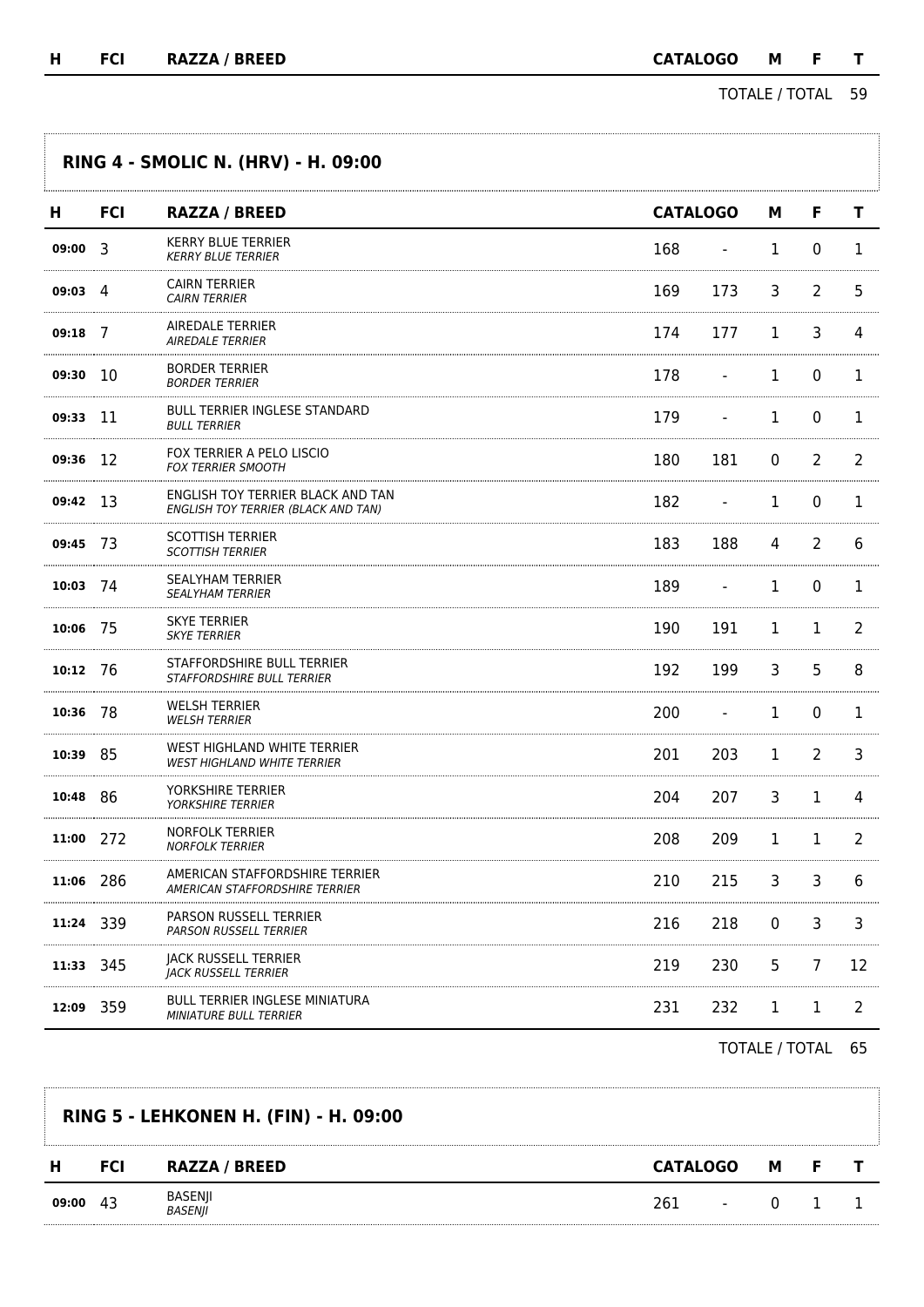| н         | <b>FCI</b> | <b>RAZZA / BREED</b>                                                                                                               | <b>CATALOGO</b> |                          | M              | F              | т              |
|-----------|------------|------------------------------------------------------------------------------------------------------------------------------------|-----------------|--------------------------|----------------|----------------|----------------|
| 09:03     | 97D3       | SPITZ TEDESCHI NANO / PICCOLO ARANCIO, GRIGIO O ALTRI COLORI<br>GERMAN SPITZ MINIATURE SPITZ ORANGE, GREY SHADED AND OTHER COLOURS | 262             | 263                      | 0              | $\overline{2}$ | $\overline{2}$ |
| 09:09     | 97E        | SPITZ TEDESCHI TOY / POMERANIAN TUTTI I COLORI<br><b>GERMAN SPITZ TOY / POMERANIAN</b>                                             | 264             | 266                      | 0              | 3              | 3              |
| 09:18 189 |            | LAPINKOIRA<br><b>FINNISH LAPPONIAN DOG</b>                                                                                         | 267             | $\overline{\phantom{a}}$ | 1              | 0              | 1              |
| 09:21 199 |            | CIRNECO DELL' ETNA<br>CIRNECO DELL' ETNA                                                                                           | 268             |                          | 0              | $\mathbf{1}$   | 1              |
| 09:24 205 |            | CHOW CHOW<br>CHOW CHOW                                                                                                             | 269             | 270                      | 1              | L              | 2              |
| 09:30 212 |            | SAMOIEDO<br>SAMOYED                                                                                                                | 271             |                          | 0              | 1              | 1              |
|           | 09:33 234A | XOLOITZCUINTLE STANDARD<br>XOLOITZCUINTLE STANDARD                                                                                 | 272             |                          | $\mathbf{0}$   | 1              | 1              |
| 09:36 242 |            | NORSK ELGHUND GRIGIO<br><b>NORWEGIAN ELKHOUND GREY</b>                                                                             | 273             |                          | 1              | $\Omega$       | 1              |
| 09:39 243 |            | ALASKAN MALAMUTE<br><b>ALASKAN MALAMUTE</b>                                                                                        | 274             | 277                      | 1              | 3              | 4              |
| 09:51 255 |            | AKITA<br>AKITA                                                                                                                     | 278             |                          | 1              | $\mathbf 0$    | 1              |
| 09:54 257 |            | <b>SHIBA</b><br><b>SHIBA</b>                                                                                                       | 279             | 288                      | 5              | 5              | 10             |
| 10:24 270 |            | SIBERIAN HUSKY<br><b>SIBERIAN HUSKY</b>                                                                                            | 289             | 296                      | $\overline{2}$ | 6              | 8              |
| 10:48 319 |            | <b>SHIKOKU</b><br><b>SHIKOKU</b>                                                                                                   | 297             |                          | 1              | 0              | 1              |
| 10:51 344 |            | AKITA AMERICANO<br>AMERICAN AKITA                                                                                                  | 298             | 302                      | 1              | 4              | 5              |
| 11:06     | 358        | THAI BANGKAEW DOG<br>THAI BANGKAEW DOG                                                                                             | 303             |                          | 0              | 1              | 1              |
| 11:09 158 |            | <b>GREYHOUND</b><br><b>GREYHOUND</b>                                                                                               | 523             | 524                      | $\overline{2}$ | 0              | 2              |
| 11:15 160 |            | IRISH WOLFHOUND<br><b>IRISH WOLFHOUND</b>                                                                                          | 525             | 529                      | 3              | $\overline{2}$ | 5              |
| 11:30 162 |            | <b>WHIPPET</b><br><b>WHIPPET</b>                                                                                                   | 530             | 534                      | 3              | $\overline{2}$ | 5              |
| 11:45     | 193        | <b>BORZOI</b><br><b>BORZOI RUSSIAN HUNTING SIGHTHOUND</b>                                                                          | 535             | 538                      | 3              | 1              | 4              |
| 11:57     | 200        | PICCOLO LEVRIERO ITALIANO<br>ITALIAN GREYHOUND                                                                                     | 539             | 541                      | 1              | 2              | 3              |
| 12:06 228 |            | LEVRIERO AFGANO<br>AFGHAN HOUND                                                                                                    | 542             | 547                      | 3              | 3              | 6              |
|           | 12:24 269A | SALUKI FRANGIATO<br><b>SALUKI FRINGED</b>                                                                                          | 548             |                          | 0              | 1              | 1              |
| 12:27     | 269B       | SALUKI A PELO CORTO<br><b>SALUKI SMOOTH</b>                                                                                        | 549             | 550                      | 1              | 1              | 2              |
| 12:33 285 |            | GALGO ESPANOL<br><i><b>SPANISH GREYHOUND</b></i>                                                                                   | 551             |                          | 0              | 1              | 1              |
| 12:36 333 |            | LEVRIERO POLACCO<br><b>POLISH GREYHOUND</b>                                                                                        | 552             |                          | 0              | 1              | 1              |
|           |            |                                                                                                                                    |                 |                          |                |                |                |

### **RING 6 - HADJISAVVAS S. (CYP) - H. 09:00**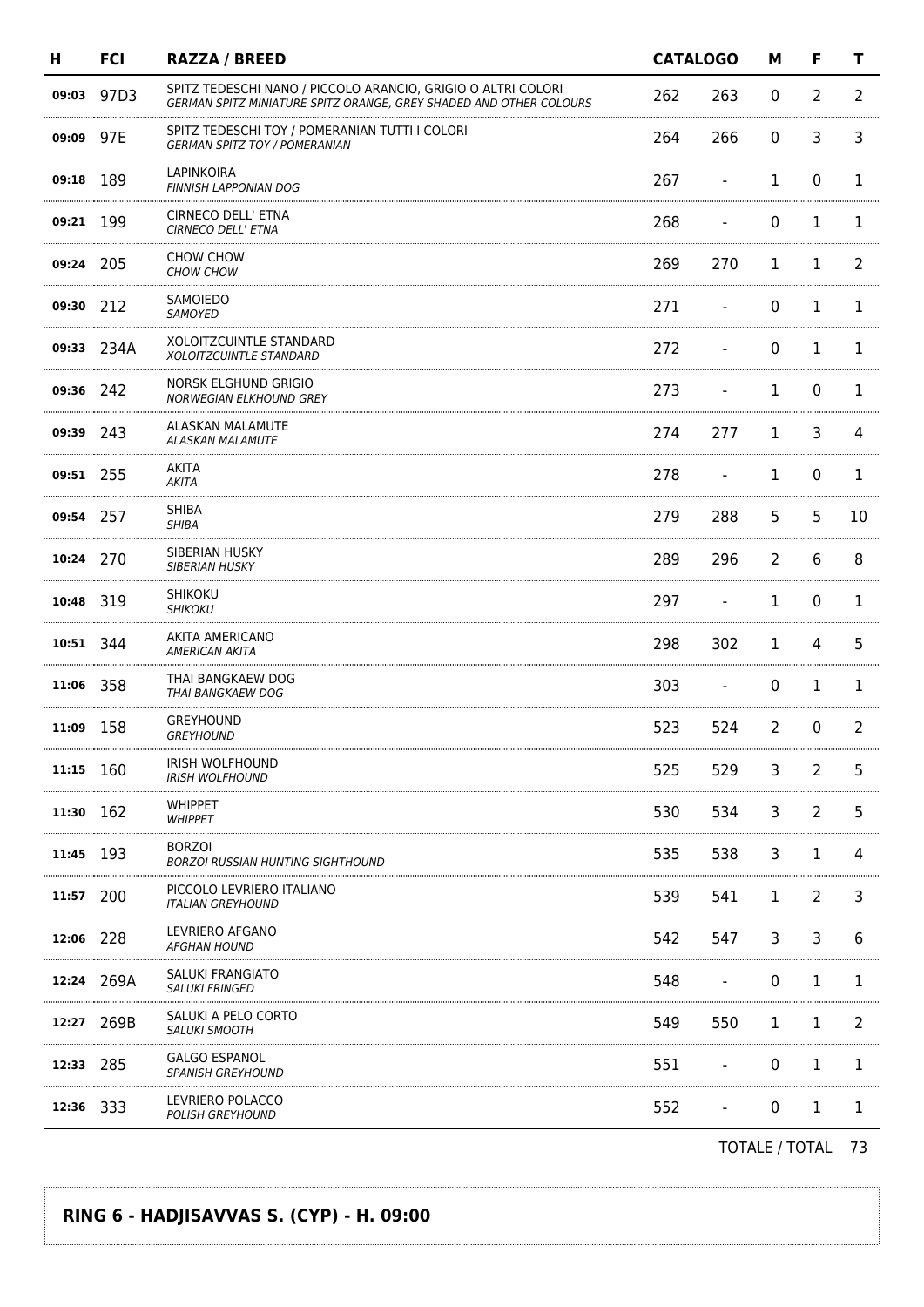| н         | <b>FCI</b> | <b>RAZZA / BREED</b>                                                                                                                       |     | <b>CATALOGO</b> | м            | F              |    |
|-----------|------------|--------------------------------------------------------------------------------------------------------------------------------------------|-----|-----------------|--------------|----------------|----|
| 09:00     | -1         | POINTER INGLESE<br><b>ENGLISH POINTER</b>                                                                                                  | 334 |                 | 1            | 0              | 1. |
| 09:03     | -2         | <b>SETTER INGLESE</b><br><b>ENGLISH SETTER</b>                                                                                             | 335 |                 | $\Omega$     | 1              | 1  |
| 09:06     | 57         | BRACCO UNGHERESE A PELO CORTO<br>HUNGARIAN SHORTHAIRED POINTING DOG                                                                        | 336 |                 | $\Omega$     | 1              | 1  |
| 09:09     | 98         | CANE DA FERMA TEDESCO A PELO DURO<br><b>GERMAN WIREHAIRED POINTER</b>                                                                      | 337 |                 | $\Omega$     | 1              |    |
| 09:12     | 99A        | WEIMARANER A PELO CORTO<br><b>WEIMARANER SHORTHAIRED</b>                                                                                   | 338 | 346             | 4            | 5.             | 9  |
| 09:39 119 |            | CANE DA FERMA TEDESCO A PELO CORTO<br><b>GERMAN SHORTHAIRED POINTING DOG</b>                                                               | 347 | 349             | 2            | 1              | 3  |
| 09:48     | 120        | SETTER IRLANDESE ROSSO<br><b>IRISH RED SETTER</b>                                                                                          | 350 | 353             | 2            | 2              | 4  |
| 10:00     | 165        | SPINONE ITALIANO<br><b>SPINONE</b>                                                                                                         | 354 | 356             | 1            | 2              | 3  |
| 10:09     | 101A       | <b>BOULEDOGUE FRANCESE BRINGEE</b><br>FRENCH BULLDOG (BRINGEE) UNIFORMLY FAWN, BRINDLED OR NOT, WITH LIMITED<br><b>WHITE</b>               | 432 | 441             | 4            | 6              | 10 |
| 10:39     | 101B       | BOULEDOGUE FRANCESE BIANCO E BRINGEE (CAILLE)<br>FRENCH BULLDOG (CAILLE) FAWN, BRINDLED OR NOT, WITH MEDIUM OR<br><b>PREDOMINANT WHITE</b> | 442 | 450             | 5            | $\overline{4}$ | 9  |
| 11:06     | 208        | SHIH TZU<br><b>SHIH TZU</b>                                                                                                                | 498 | 503             | 2            | 4              | 6  |
| 11:24     | 218A       | CHIHUAHUA A PELO LUNGO<br>CHIHUAHUA LONGHAIRED                                                                                             | 505 | 509             | $\mathbf{1}$ | 4              | 5. |
| 11:39     | 218B       | CHIHUAHUA A PELO CORTO<br>CHIHUAHUA SMOOTHHAIRED                                                                                           | 510 | 512             | $\mathbf{1}$ | 2              | 3  |
|           |            |                                                                                                                                            |     |                 |              |                |    |

### **RING 7 - CATALAN L. (PRT) - H. 09:00**

| н         | <b>FCI</b> | <b>RAZZA / BREED</b>                                                                     | <b>CATALOGO</b> |     | M             | F            |               |
|-----------|------------|------------------------------------------------------------------------------------------|-----------------|-----|---------------|--------------|---------------|
| 09:00     | 5A         | COCKER SPANIEL INGLESE TUTTI I COLORI SOLIDI<br>ENGLISH COCKER SPANIEL ALL SOLID COLOURS | 357             | 360 | 2             | 2            |               |
| 09:12     | 5B         | COCKER SPANIEL INGLESE ALTRI COLORI<br>ENGLISH COCKER SPANIEL ANY OTHER COLOURS          | 361             | 368 | 5.            | 3            | 8             |
| 09:36 37A |            | CAO DE AGUA PELO LUNGO E ONDULATO<br>PORTUGUESE WATER DOG LONG AND WAVY                  | 369             |     | 0             |              |               |
| 09:39     | 37B        | CAO DE AGUA A PELO CORTO E RICCIO<br>PORTUGUESE WATER DOG SHORTER AND CURLY              | 370             |     |               | 0            |               |
| 09:42     | 109        | <b>CLUMBER SPANIEL</b><br><b>CLUMBER SPANIEL</b>                                         | 371             |     |               | <sup>0</sup> |               |
| 09:45     | 111        | <b>GOLDEN RETRIEVER</b><br><b>GOLDEN RETRIEVER</b>                                       | 372             | 385 | 7             | 7            | 14            |
| 10:27     | 121        | <b>FLAT COATED RETRIEVER</b><br><b>FLAT COATED RETRIEVER</b>                             | 386             | 388 | $\mathcal{P}$ |              | 3             |
| 10:36 122 |            | LABRADOR RETRIEVER<br><b>LABRADOR RETRIEVER</b>                                          | 389             | 404 | 10            | 6            | 16            |
| 11:24     | 126        | WELSH SPRINGER SPANIEL<br><b>WELSH SPRINGER SPANIEL</b>                                  | 405             | 406 | 1             | 1            | $\mathcal{P}$ |
| 11:30     | 167A       | <b>COCKER AMERICANO NERO</b><br>AMERICAN COCKER SPANIEL BLACK                            | 407             |     |               |              |               |